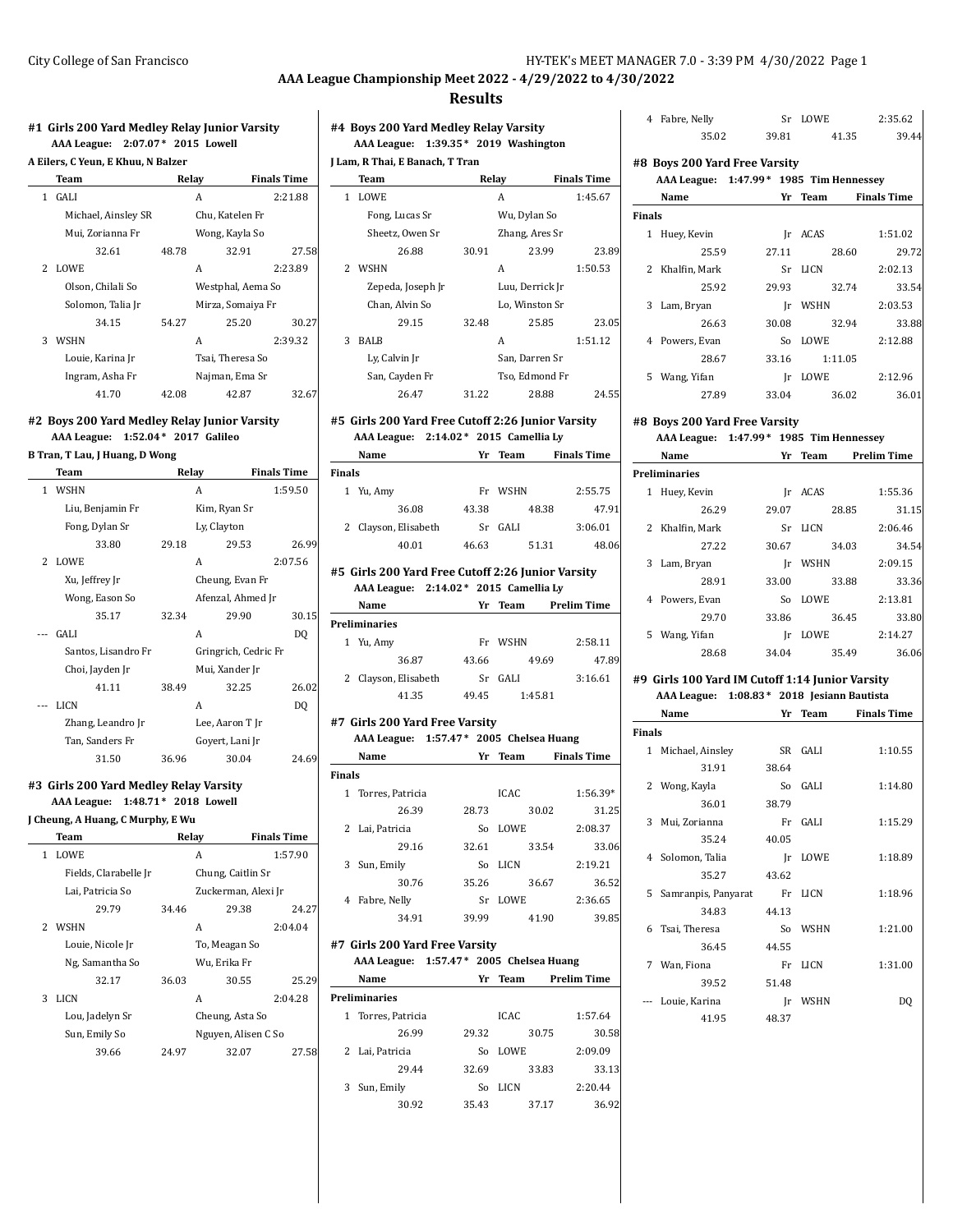## City College of San Francisco HY-TEK's MEET MANAGER 7.0 - 3:39 PM 4/30/2022 Page 2

# **AAA League Championship Meet 2022 - 4/29/2022 to 4/30/2022**

2 Humphrey, Chaelin So LOWE 2:26.65

31.26 37.99 43.78 33.62

**Results**

#### **#9 Girls 100 Yard IM Cutoff 1:14 Junior Varsity AAA League: 1:08.83\* 2018 Jesiann Bautista**

|              | AAA League: 1:08.83 * 2018 Jesiann Bautista |           |             |                    |
|--------------|---------------------------------------------|-----------|-------------|--------------------|
|              | Name                                        | Yr        | Team        | <b>Prelim Time</b> |
|              | <b>Preliminaries</b>                        |           |             |                    |
| $\mathbf{1}$ | Michael, Ainsley                            | <b>SR</b> | <b>GALI</b> | 1:10.03            |
|              | 30.99                                       | 39.04     |             |                    |
|              | 2 Wong, Kayla                               | So        | GALI        | 1:14.82            |
|              | 35.39                                       | 39.43     |             |                    |
| 3            | Mui, Zorianna                               | Fr        | <b>GALI</b> | 1:15.31            |
|              | 34.95                                       | 40.36     |             |                    |
|              | 4 Tsai, Theresa                             | So        | <b>WSHN</b> | 1:18.04            |
|              | 34.68                                       | 43.36     |             |                    |
| 5            | Samranpis, Panyarat                         | Fr        | LICN        | 1:18.75            |
|              | 36.23                                       | 42.52     |             |                    |
|              | 6 Solomon, Talia                            | Ir        | LOWE        | 1:19.13            |
|              | 35.24                                       | 43.89     |             |                    |
| $7^{\circ}$  | Louie, Karina                               | Ir        | <b>WSHN</b> | 1:28.55            |
|              | 41.46                                       | 47.09     |             |                    |
|              | 8 Wan, Fiona                                | Fr        | LICN        | 1:28.84            |
|              | 39.93                                       | 48.91     |             |                    |
| $---$        | Yu, Anna                                    | Ir        | GALI        | DQ                 |
|              | 47.98                                       | 1:00.82   |             |                    |
|              | Mirza, Somaiya                              | Fr        | LOWE        | D <sub>O</sub>     |
|              | 37.76                                       | 44.20     |             |                    |

#### **#10 Boys 100 Yard IM Cutoff 1:05 Junior Varsity AAA League: 1:01.54\* 2007 Anthony Li**

|        | Name          | Yr    | Team        | <b>Finals Time</b> |  |  |
|--------|---------------|-------|-------------|--------------------|--|--|
| Finals |               |       |             |                    |  |  |
| 1      | Fong, Dylan   | Sr    | <b>WSHN</b> | 1:06.54            |  |  |
|        | 29.91         | 36.63 |             |                    |  |  |
|        | 2 Mui, Xander | Ir    | GALI        | 1:07.65            |  |  |
|        | 32.25         | 35.40 |             |                    |  |  |
| 3      | Xu, Jeffrey   | Ir    | LOWE        | 1:12.28            |  |  |
|        | 33.11         | 39.17 |             |                    |  |  |
| 4      | Choi, Jayden  | Ir    | GALI        | 1:17.93            |  |  |
|        | 33.60         | 44.33 |             |                    |  |  |

#### **#10 Boys 100 Yard IM Cutoff 1:05 Junior Varsity**

|   | AAA League: 1:01.54 * 2007 Anthony Li |       |         |                    |
|---|---------------------------------------|-------|---------|--------------------|
|   | <b>Name</b>                           |       | Yr Team | <b>Prelim Time</b> |
|   | <b>Preliminaries</b>                  |       |         |                    |
| 1 | Fong, Dylan                           | Sr    | WSHN    | 1:07.96            |
|   | 31.68                                 | 36.28 |         |                    |
|   | 2 Mui, Xander                         | Ir    | GALI    | 1:08.88            |
|   | 32.51                                 | 36.37 |         |                    |
| 3 | Xu, Jeffrey                           | Ir    | LOWE    | 1:13.73            |
|   | 33.76                                 | 39.97 |         |                    |
| 4 | Choi, Jayden                          | Ir    | GALI    | 1:17.33            |
|   | 34.32                                 | 43.01 |         |                    |
|   |                                       |       |         |                    |

#### **#11 Girls 200 Yard IM Varsity**

|               |                | AAA League: 2:09.00 * 2001 Jessica Huang |         |       |                    |
|---------------|----------------|------------------------------------------|---------|-------|--------------------|
|               | Name           |                                          | Yr Team |       | <b>Finals Time</b> |
| <b>Finals</b> |                |                                          |         |       |                    |
|               | 1 Cheung, Asta |                                          | So LICN |       | 2:23.29            |
|               | 31.25          | 36.52                                    |         | 41.48 | 34.04              |

|        | 3 Wu, Erika                                                              |                      | Fr WSHN          | 2:31.92                       |
|--------|--------------------------------------------------------------------------|----------------------|------------------|-------------------------------|
|        | 31.45                                                                    | 40.27                | 46.12            | 34.08                         |
|        | 4 Louie, Nicole                                                          |                      | Jr WSHN          | 2:32.46                       |
|        | 32.56                                                                    | 37.82                | 47.49            | 34.59                         |
|        |                                                                          |                      |                  |                               |
|        | #11 Girls 200 Yard IM Varsity<br>AAA League: 2:09.00* 2001 Jessica Huang |                      |                  |                               |
|        | Name                                                                     |                      |                  | Yr Team Prelim Time           |
|        | Preliminaries                                                            |                      |                  |                               |
|        | 1 Cheung, Asta                                                           |                      | So LICN          | 2:24.09                       |
|        | 30.82                                                                    | 36.64                | 42.38            | 34.25                         |
|        | 2 Humphrey, Chaelin                                                      |                      | So LOWE          | 2:30.01                       |
|        | 31.77                                                                    | 39.28                | 44.75            | 34.21                         |
|        | 3 Louie, Nicole                                                          |                      | Jr WSHN          | 2:31.77                       |
|        | 32.27                                                                    | 36.55                | 47.03            | 35.92                         |
|        | 4 Wu, Erika                                                              |                      | Fr WSHN          | 2:37.27                       |
|        | 33.17                                                                    | 39.64                | 49.85            | 34.61                         |
|        |                                                                          |                      |                  |                               |
|        | #12 Boys 200 Yard IM Varsity                                             |                      |                  |                               |
|        | AAA League: 1:54.82 * 2013 Jared Vu                                      |                      |                  |                               |
|        | Name                                                                     |                      |                  | Yr Team Finals Time           |
| Finals | 1 Chan, Alvin                                                            |                      | So WSHN          |                               |
|        | 27.28                                                                    | 35.44                | 41.66            | 2:16.97<br>32.59              |
|        | 2 Wong, Benjamin                                                         |                      | So LOWE          | 2:17.54                       |
|        | 28.00                                                                    | 35.74                | 43.78            | 30.02                         |
|        | 3 Fong, Jason                                                            |                      | So LOWE          | 2:19.67                       |
|        | 29.01                                                                    | 33.54                | 42.76            | 34.36                         |
|        | 4 Zepeda, Joseph                                                         |                      | Jr WSHN          | 2:23.39                       |
|        | 30.82                                                                    | 35.23                | 42.29            | 35.05                         |
|        | 5 Chen, Ezra                                                             |                      | Jr LOWE          | 2:33.00                       |
|        | 29.08                                                                    | 36.62                | 46.61            | 40.69                         |
|        |                                                                          |                      |                  |                               |
|        | #12 Boys 200 Yard IM Varsity                                             |                      |                  |                               |
|        | AAA League: 1:54.82 * 2013 Jared Vu                                      |                      |                  |                               |
|        | Name                                                                     |                      |                  | <b>Example 12 Prelim Time</b> |
|        | <b>Preliminaries</b>                                                     |                      |                  |                               |
|        | 1 Chan, Alvin                                                            |                      | So WSHN          | 2:18.08                       |
|        | 28.20                                                                    | 35.95                | 41.92<br>So LOWE | 32.01<br>2:18.36              |
|        | 2 Wong, Benjamin                                                         |                      |                  |                               |
|        | 29.19                                                                    |                      |                  | 36.62 42.44 30.11             |
| 3      | Fong, Jason<br>28.83                                                     | So<br>34.30          | LOWE<br>41.17    | 2:19.72<br>35.42              |
| 4      |                                                                          |                      | WSHN             |                               |
|        | Zepeda, Joseph<br>30.43                                                  | Jr<br>35.69          | 43.17            | 2:24.57<br>35.28              |
| 5      | Chen, Ezra                                                               | Jr                   | LOWE             | 2:39.38                       |
|        | 32.97                                                                    | 39.23                | 47.39            | 39.79                         |
|        |                                                                          |                      |                  |                               |
|        | #13 Girls 50 Yard Free Cutoff 28 Junior Varsity                          |                      |                  |                               |
|        | <b>AAA League:</b>                                                       | 26.85* 2013 Katie Ou |                  |                               |
|        | Name                                                                     | Yr                   | Team             | <b>Finals Time</b>            |

| <b>Finals</b> |                  |    |             |       |
|---------------|------------------|----|-------------|-------|
|               | 1 Ruiz, Leah     | So | BALB        | 30.20 |
|               | 2 Wu, Yvonne     | Fr | <b>WSHN</b> | 30.81 |
|               | 3 Westphal, Aema | So | LOWE        | 31.28 |
|               | 4 Najman, Ema    | Sr | <b>WSHN</b> | 35.70 |

| 6 | Ma, Fiona                                        | So | LOWE          | 38.44              |
|---|--------------------------------------------------|----|---------------|--------------------|
| 7 | Marroquin, Joselyn                               | Fr | LICN          | 49.81              |
|   | #13  Girls 50 Yard Free Cutoff 28 Junior Varsity |    |               |                    |
|   | $26.85*$<br>AAA League:                          |    | 2013 Katie Ou |                    |
|   | Name                                             | Yr | Team          | <b>Prelim Time</b> |
|   | <b>Preliminaries</b>                             |    |               |                    |
| 1 | Ruiz, Leah                                       | So | BALB          | 29.97              |
| 2 | Wu, Yvonne                                       | Fr | <b>WSHN</b>   | 31.05              |
| 3 | Westphal, Aema                                   | So | LOWE.         | 32.16              |
| 4 | Santos, Aleeya                                   | So | GALI          | 33.76              |
| 5 | Najman, Ema                                      | Sr | <b>WSHN</b>   | 34.43              |
| 6 | Ma, Fiona                                        | So | <b>LOWE</b>   | 37.59              |
| 7 | Alvarez, Michelle                                |    | ICAC          | 38.96              |
| 8 | Villatoro, Yoseline                              | Fr | <b>LOWE</b>   | 39.32              |
| 9 | Marroquin, Joselyn                               | Fr | LICN          | 49.49              |

5 Villatoro, Yoseline Fr LOWE 37.92

# **#14 Boys 50 Yard Free Cutoff 26 Junior Varsity**

# **AAA League: 24.52\* 2017 Dustin Wong**

|        | Name             | Yr | Team        | <b>Finals Time</b> |
|--------|------------------|----|-------------|--------------------|
| Finals |                  |    |             |                    |
| 1      | Duong, Justin    | So | WALL        | $24.51*$           |
|        | 2 Govert, Lani   | Ir | LICN        | 25.71              |
|        | 3 Zhang, Leandro | Ir | LICN        | 26.77              |
| 4      | Kim, Ryan        | Sr | <b>WSHN</b> | 27.18              |
|        | 5 Zhu, Junnuo    | Ir | LICN        | 27.33              |
|        | 6 Xu, Jeffrey    | Ir | LOWE        | 27.82              |
| 7      | Choi, Jayden     | Ir | GALI        | 30.41              |
| 8      | Afenzal, Ahmed   | Ir | LOWE        | 32.91              |

#### **#14 Boys 50 Yard Free Cutoff 26 Junior Varsity AAA League: 24.52\* 2017 Dustin Wong**

|                      | Name             | Yr | Team        | <b>Prelim Time</b> |
|----------------------|------------------|----|-------------|--------------------|
| <b>Preliminaries</b> |                  |    |             |                    |
| *1                   | Duong, Justin    | So | WALL        | 25.50              |
| *1                   | Govert, Lani     | Ir | LICN        | 25.50              |
|                      | 3 Zhu, Junnuo    | Ir | LICN        | 26.79              |
| 4                    | Zhang, Leandro   | Ir | LICN        | 26.88              |
| 5                    | Kim, Ryan        | Sr | <b>WSHN</b> | 27.73              |
| 6                    | Choi, Jayden     | Ir | GALI        | 28.01              |
| 7                    | Xu, Jeffrey      | Ir | LOWE        | 28.65              |
| 8                    | Afenzal, Ahmed   | Ir | LOWE        | 30.69              |
| 9                    | Leung, Lance     | So | BALB        | 30.94              |
| 10                   | Santos, Lisandro | Fr | GALI        | 32.17              |
| 11                   | Tran, Binh       | So | <b>WSHN</b> | 37.71              |

#### **#15 Girls 50 Yard Free Varsity**

#### **AAA League: 23.38\* 2018 Angela Huang**

|               | Name               | Yг | Team        | <b>Finals Time</b> |
|---------------|--------------------|----|-------------|--------------------|
| <b>Finals</b> |                    |    |             |                    |
|               | 1 Zuckerman, Alexi | Ir | LOWE        | 24.28              |
| 2.            | Chung, Caitlin     | Sr | LOWE        | 25.68              |
| 3             | Lou, Jadelyn       | Sr | LICN        | 27.26              |
|               | 4 Lee. Esther      | Fr | <b>WSHN</b> | 27.75              |
| 5.            | Doan, Evonne       | Sr | <b>LOWE</b> | 29.34              |
| 6             | Morgan, Sabina     | Ir | LOWE        | 30.26              |
|               |                    |    |             |                    |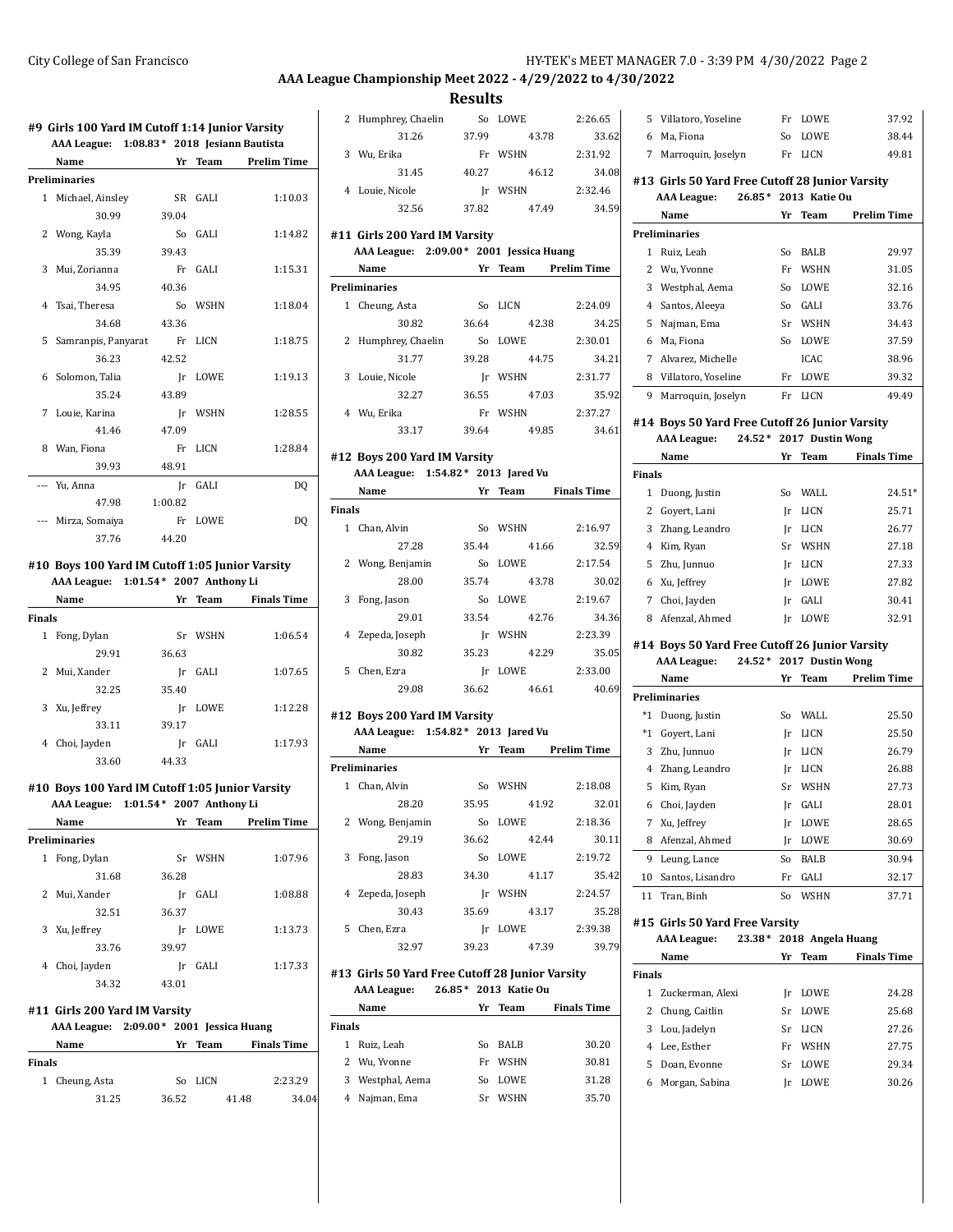#### City College of San Francisco HY-TEK's MEET MANAGER 7.0 - 3:39 PM 4/30/2022 Page 3

#### **AAA League Championship Meet 2022 - 4/29/2022 to 4/30/2022**

#### **Results**

## **#15 Girls 50 Yard Free Varsity AAA League: 23.38\* 2018 Angela Huang Name Yr Team Prelim Time Preliminaries**

|   | reuminaries        |    |             |       |
|---|--------------------|----|-------------|-------|
|   | 1 Zuckerman, Alexi | Ir | LOWE        | 24.89 |
|   | 2 Chung, Caitlin   |    | Sr LOWE     | 26.30 |
| 3 | Lou, Jadelyn       | Sr | LICN        | 26.93 |
| 4 | Lee. Esther        |    | Fr WSHN     | 28.00 |
| 5 | Doan, Evonne       | Sr | <b>LOWE</b> | 29.50 |
| 6 | Morgan, Sabina     | Ir | LOWE        | 29.79 |

#### **#16 Boys 50 Yard Free Varsity**

|        | <b>AAA</b> League: |    | 21.47* 2017 Derek Lew |                    |
|--------|--------------------|----|-----------------------|--------------------|
|        | Name               |    | Yr Team               | <b>Finals Time</b> |
| Finals |                    |    |                       |                    |
| 1      | Sheetz, Owen       | Sr | <b>LOWE</b>           | 22.33              |
|        | 2 Cheung, Collin   | Sr | <b>LICN</b>           | 22.36              |
| 3      | Yeh, Allan         | Fr | <b>LICN</b>           | 23.56              |
|        | 4 Lo. Winston      | Sr | <b>WSHN</b>           | 24.09              |
| 5      | Fong, Lucas        | Sr | <b>LOWE</b>           | 24.24              |
|        | 6 Lam, Bryan       | Ir | <b>WSHN</b>           | 24.81              |
| 7      | San, Darren        | Sr | <b>BALB</b>           | 25.03              |
| 8      | Zhao. David        | Ir | LOWE                  | 25.31              |

#### **#16 Boys 50 Yard Free Varsity**

**AAA League: 21.47\* 2017 Derek Lew**

|    | Name               | Yr | Team        | <b>Prelim Time</b> |
|----|--------------------|----|-------------|--------------------|
|    | Preliminaries      |    |             |                    |
| 1  | Sheetz, Owen       | Sr | LOWE        | 22.81              |
| 2  | Cheung, Collin     | Sr | <b>LICN</b> | 22.93              |
| 3  | Yeh, Allan         | Fr | <b>LICN</b> | 23.70              |
| 4  | Lo, Winston        | Sr | <b>WSHN</b> | 23.99              |
| 5  | Fong, Lucas        | Sr | LOWE        | 24.33              |
| 6  | San, Darren        | Sr | <b>BALB</b> | 24.71              |
| 7  | Lam, Bryan         | Ir | <b>WSHN</b> | 25.04              |
| 8  | Zhao, David        | Jr | LOWE        | 25.22              |
| 9  | Rivera, Matthew    | Sr | LICN        | 25.46              |
| 10 | Luu, Harrick       | Sr | <b>WSHN</b> | 25.56              |
| 11 | Nguy, Justin       | Ir | WSHN        | 25.74              |
| 12 | Almuete, Christian | Ir | <b>ACAS</b> | 25.87              |
| 13 | Tso, Edmond        | Fr | <b>BALB</b> | 26.26              |
| 14 | San, Cayden        | Fr | <b>BALB</b> | 26.90              |
| 15 | Yang, Robert       | Sr | LOWE        | 27.64              |
| 16 | Tangeman, Oliver   | Sr | LICN        | 28.15              |

#### **#17 Girls 50 Yard Fly Cutoff 32 Junior Varsity AAA League: 29.94\* 2019 Helen Peng**

|               | Name              | Yr | Team        | <b>Finals Time</b> |
|---------------|-------------------|----|-------------|--------------------|
| <b>Finals</b> |                   |    |             |                    |
| 1             | Ng, Samantha      | So | <b>WSHN</b> | 30.19              |
|               | 2 Chan, Elizabeth | Fr | <b>WSHN</b> | 34.47              |
| 3             | Ruiz, Leah        | So | BALB        | 34.54              |
|               | 4 Solomon, Talia  | Ir | LOWE        | 35.05              |
| 5             | Mirza, Somaiya    | Fr | LOWE.       | 38.81              |
|               |                   |    |             |                    |

#### **#17 Girls 50 Yard Fly Cutoff 32 Junior Varsity AAA League: 29.94\* 2019 Helen Peng**

|                      | Name              | Yr | Team        | <b>Prelim Time</b> |  |
|----------------------|-------------------|----|-------------|--------------------|--|
| <b>Preliminaries</b> |                   |    |             |                    |  |
| 1.                   | Ng, Samantha      | So | <b>WSHN</b> | 30.37              |  |
| 2                    | Ruiz. Leah        | So | BALB        | 33.39              |  |
|                      | 3 Chan, Elizabeth | Fr | <b>WSHN</b> | 35.23              |  |
|                      | 4 Solomon, Talia  | Ir | LOWE        | 35.34              |  |
|                      | 5 Mirza, Somaiya  | Fr | <b>LOWE</b> | 38.81              |  |

#### **#18 Boys 50 Yard Fly Cutoff 30 Junior Varsity**

**AAA League: 26.94\* 2012 Roy Tam**

|               | Name          | Yг | <b>Team</b> | <b>Finals Time</b> |
|---------------|---------------|----|-------------|--------------------|
| <b>Finals</b> |               |    |             |                    |
| 1             | Liu, Benjamin | Fr | <b>WSHN</b> | 30.08              |
| 2             | Fong, Dylan   | Sr | <b>WSHN</b> | 30.32              |
| 3             | Wong, Eason   | Sο | LOWE.       | 30.59              |
| 4             | Lee, Aaron T  |    | LICN        | 35.24              |

## **#18 Boys 50 Yard Fly Cutoff 30 Junior Varsity**

| 26.94* 2012 Roy Tam<br>AAA League: |  |
|------------------------------------|--|
|------------------------------------|--|

| Name                 | Yr | Team        | <b>Prelim Time</b> |
|----------------------|----|-------------|--------------------|
| <b>Preliminaries</b> |    |             |                    |
| 1 Liu, Benjamin      | Fr | <b>WSHN</b> | 29.67              |
| 2 Fong, Dylan        | Sr | <b>WSHN</b> | 29.80              |
| 3 Wong, Eason        | So | <b>LOWE</b> | 30.05              |
| 4 Lee, Aaron T       | Ir | LICN        | 33.64              |
| --- Leung, Lance     | Sο | BALB        | DO                 |

### **#19 Girls 100 Yard Fly Varsity**

**AAA League: 55.76\* 2019 Crystal Murphy**

|               | Name               |       | Yr Team     | <b>Finals Time</b> |
|---------------|--------------------|-------|-------------|--------------------|
| <b>Finals</b> |                    |       |             |                    |
|               | 1 Torres, Patricia |       | <b>ICAC</b> | 1:02.14            |
|               | 28.78              | 33.36 |             |                    |
|               | 2 Tan, Rebecca     | Sr    | BALB        | 1:04.78            |
|               | 30.00              | 34.78 |             |                    |
| 3             | Wu, Erika          | Fr    | <b>WSHN</b> | 1:11.29            |
|               | 31.16              | 40.13 |             |                    |

#### **#19 Girls 100 Yard Fly Varsity AAA League: 55.76\* 2019 Crystal Murphy**

| Name      | Yr                                                           |             | <b>Prelim Time</b> |
|-----------|--------------------------------------------------------------|-------------|--------------------|
|           |                                                              |             |                    |
|           |                                                              | ICAC.       | 1.01.94            |
| 28.50     | 33.44                                                        |             |                    |
|           | Sr                                                           | BALB        | 1:05.48            |
| 30.71     | 34.77                                                        |             |                    |
| Wu, Erika | Fr                                                           | <b>WSHN</b> | 1:14.72            |
| 32.67     | 42.05                                                        |             |                    |
|           | <b>Preliminaries</b><br>1 Torres, Patricia<br>2 Tan, Rebecca |             | Team               |

#### **#20 Boys 100 Yard Fly Varsity**

| <b>AAA League:</b>          | 49.82 * 2013 Jared Vu           |                  |
|-----------------------------|---------------------------------|------------------|
| $\mathbf{M}$ = $\mathbf{M}$ | $V_{\text{max}}$ T <sub>a</sub> | The class Theory |

| <b>Name</b>   | Yr.   | Team | <b>Finals Time</b> |
|---------------|-------|------|--------------------|
| <b>Finals</b> |       |      |                    |
| 1 Ly, Calvin  | Ir    | BALB | 54.78              |
| 25.34         | 29.44 |      |                    |

|   | 2 Zhang, Ares   |       | Sr LOWE     | 57.61   |
|---|-----------------|-------|-------------|---------|
|   | 26.36           | 31.25 |             |         |
| 3 | Sheetz. Owen    | Sr    | <b>LOWE</b> | 59.17   |
|   | 26.25           | 32.92 |             |         |
| 4 | Wu, Dylan       | So    | <b>LOWE</b> | 1:02.47 |
|   | 28.50           | 33.97 |             |         |
| 5 | Powers, Evan    | So    | <b>LOWE</b> | 1:04.48 |
|   | 29.73           | 34.75 |             |         |
| 6 | Wong, Sebastian | So    | LICN        | 1:09.07 |
|   | 30.23           | 38.84 |             |         |

#### **#20 Boys 100 Yard Fly Varsity**

| AAA League: |  | 49.82 * 2013 Jared Vu |
|-------------|--|-----------------------|
|             |  |                       |

|    | Name                 |       | Yr Team     | <b>Prelim Time</b> |
|----|----------------------|-------|-------------|--------------------|
|    | <b>Preliminaries</b> |       |             |                    |
| 1  | Ly, Calvin           | Ir    | BALB        | 56.25              |
|    | 26.72                | 29.53 |             |                    |
| 2  | Zhang, Ares          | Sr    | LOWE        | 57.97              |
|    | 26.33                | 31.64 |             |                    |
| 3  | Sheetz, Owen         |       | Sr LOWE     | 58.21              |
|    | 26.72                | 31.49 |             |                    |
| 4  | Wu, Dylan            | So    | <b>LOWE</b> | 1:02.92            |
|    | 28.76                | 34.16 |             |                    |
| 5. | Powers, Evan         | So    | LOWE        | 1:04.47            |
|    | 28.69                | 35.78 |             |                    |
| 6  | Wong, Sebastian      | So    | <b>LICN</b> | 1:07.72            |
|    | 29.89                | 37.83 |             |                    |

#### **#21 Girls 100 Yard Free Cutoff 1:07 Junior Varsity AAA League: 58.65\* 1999 Jaclyn Rosen**

|               | Name             | Yr    | Team        | <b>Finals Time</b> |
|---------------|------------------|-------|-------------|--------------------|
| <b>Finals</b> |                  |       |             |                    |
| 1             | Wong, Kayla      | So    | <b>GALI</b> | 1:04.36            |
|               | 31.40            | 32.96 |             |                    |
|               | 2 Olson, Chilali | So    | LOWE        | 1:06.39            |
| 3             | Wu, Yvonne       | Fr    | <b>WSHN</b> | 1:09.05            |
|               | 32.70            | 36.35 |             |                    |
| 4             | Ingram, Asha     | Fr    | <b>WSHN</b> | 1:20.40            |
|               | 37.01            | 43.39 |             |                    |

#### **#21 Girls 100 Yard Free Cutoff 1:07 Junior Varsity AAA League: 58.65\* 1999 Jaclyn Rosen**

|              | Name             | Yr    | <b>Team</b> | <b>Prelim Time</b> |  |  |  |
|--------------|------------------|-------|-------------|--------------------|--|--|--|
|              | Preliminaries    |       |             |                    |  |  |  |
| $\mathbf{1}$ | Wong, Kayla      | So    | <b>GALI</b> | 1:03.97            |  |  |  |
|              | 30.89            | 33.08 |             |                    |  |  |  |
|              | 2 Olson, Chilali | So    | <b>LOWE</b> | 1:05.17            |  |  |  |
|              | 31.54            | 33.63 |             |                    |  |  |  |
| 3            | Wu, Yvonne       | Fr    | <b>WSHN</b> | 1:09.23            |  |  |  |
|              | 32.73            | 36.50 |             |                    |  |  |  |
| 4            | Ingram, Asha     | Fr    | <b>WSHN</b> | 1:18.91            |  |  |  |
|              | 36.71            | 42.20 |             |                    |  |  |  |
|              | 5 Carter, Ruth   |       | ICAC        | 1:31.23            |  |  |  |
|              | 43.08            | 48.15 |             |                    |  |  |  |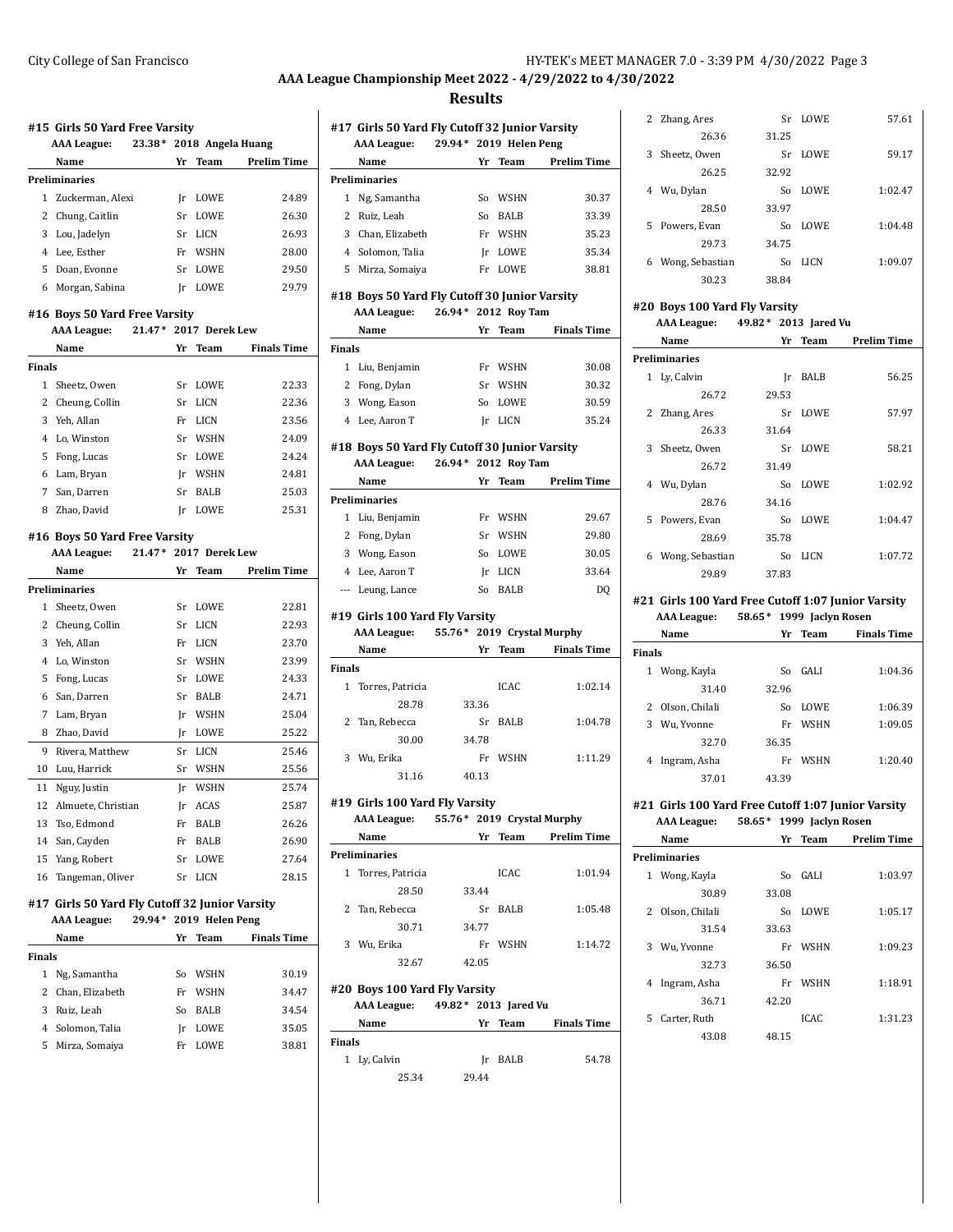# **Results**

|               | #22 Boys 100 Yard Free Cutoff 58 Junior Varsity |                            |         |                     |
|---------------|-------------------------------------------------|----------------------------|---------|---------------------|
|               | <b>AAA League:</b><br>Name                      | 53.98* 2004 Galen Yu<br>Yr | Team    | <b>Finals Time</b>  |
| <b>Finals</b> |                                                 |                            |         |                     |
|               |                                                 |                            |         |                     |
| $\mathbf{1}$  | Duong, Justin                                   | So                         | WALL    | 53.67*              |
|               | 25.68                                           | 27.99                      |         |                     |
|               | 2 Mui, Xander                                   | $\mathbf{r}$               | GALI    | 58.83               |
|               | 27.22                                           | 31.61                      |         |                     |
|               | 3 Cheung, Evan                                  |                            | Fr LOWE | 1:00.38             |
|               | 28.79                                           | 31.59                      |         |                     |
|               | 4 Gringrich, Cedric                             |                            | Fr GALI | 1:10.06             |
|               | 33.43                                           | 36.63                      |         |                     |
|               | --- Liu, Benjamin                               |                            | Fr WSHN | DQ                  |
|               | 28.99                                           | 33.58                      |         |                     |
|               | #22 Boys 100 Yard Free Cutoff 58 Junior Varsity |                            |         |                     |
|               | <b>AAA League:</b>                              | 53.98* 2004 Galen Yu       |         |                     |
|               | Name                                            |                            |         | Yr Team Prelim Time |
|               | <b>Preliminaries</b>                            |                            |         |                     |
|               | 1 Duong, Justin                                 | So                         | WALL    | 55.50               |
|               | 27.22                                           | 28.28                      |         |                     |
|               | 2 Mui, Xander                                   | Ir —                       | GALI    | 57.86               |
|               | 26.99                                           | 30.87                      |         |                     |
|               | 3 Cheung, Evan                                  | Fr                         | LOWE    | 1:01.91             |
|               | 29.48                                           | 32.43                      |         |                     |
|               | 4 Liu, Benjamin                                 | Fr                         | WSHN    | 1:03.34             |
|               | 29.81                                           | 33.53                      |         |                     |
|               | 5 Gringrich, Cedric                             | Fr                         | GALI    | 1:07.50             |
|               | 33.50                                           | 34.00                      |         |                     |
|               | #23 Girls 100 Yard Free Varsity                 |                            |         |                     |
|               | AAA League: 51.58* 2018 Angela Huang            |                            |         |                     |
|               | Name                                            |                            | Yr Team | <b>Finals Time</b>  |
| <b>Finals</b> |                                                 |                            |         |                     |
|               | 1 Zuckerman, Alexi                              |                            | Jr LOWE | 54.28               |
|               | 2 Chung, Caitlin                                |                            | Sr LOWE | 57.28               |
|               | 3 Lai, Patricia                                 | So                         | LOWE    | 1:00.13             |
|               | 4 Mar, Lian                                     |                            | Jr LOWE | 1:00.72             |
|               |                                                 |                            |         |                     |
|               | #23 Girls 100 Yard Free Varsity                 |                            |         |                     |
|               | <b>AAA League:</b>                              | 51.58* 2018 Angela Huang   |         |                     |
|               | Name                                            | Yr                         | Team    | <b>Prelim Time</b>  |
|               | Preliminaries                                   |                            |         |                     |
|               | 1 Zuckerman, Alexi                              |                            | Ir LOWE | 56.08               |
|               | 26.56                                           | 29.52                      |         |                     |
| 2             | Chung, Caitlin                                  | Sr                         | LOWE    | 58.66               |
|               | 28.41                                           | 30.25                      |         |                     |
|               | 3 Lai, Patricia                                 | So                         | LOWE    | 59.26               |
|               | 28.72                                           | 30.54                      |         |                     |
| 4             | Mar, Lian                                       |                            | Ir LOWE | 1:02.22             |
|               | 29.79                                           | 32.43                      |         |                     |
|               |                                                 |                            |         |                     |

| #24 Boys 100 Yard Free Varsity<br>AAA League: 47.01* 2013 Jared Vu<br>Name<br>$\frac{1}{\sqrt{1-\frac{1}{2}}}\frac{1}{\sqrt{1-\frac{1}{2}}\sqrt{1-\frac{1}{2}}\sqrt{1-\frac{1}{2}}\sqrt{1-\frac{1}{2}}\sqrt{1-\frac{1}{2}}\sqrt{1-\frac{1}{2}}\sqrt{1-\frac{1}{2}}\sqrt{1-\frac{1}{2}}\sqrt{1-\frac{1}{2}}\sqrt{1-\frac{1}{2}}\sqrt{1-\frac{1}{2}}\sqrt{1-\frac{1}{2}}\sqrt{1-\frac{1}{2}}\sqrt{1-\frac{1}{2}}\sqrt{1-\frac{1}{2}}\sqrt{1-\frac{1}{2}}\sqrt{1-\frac{1}{2}}\sqrt{1-\frac{1}{2}}\$<br>Team<br><b>Finals</b><br>1 Cheung, Collin<br>Sr<br>LICN<br>24.37<br>25.60<br>2<br>Huey, Kevin<br>ACAS<br>Jr<br>24.55<br>25.89<br>3 Lo, Winston<br>Sr WSHN<br>53.10<br>25.43<br>27.67<br>55.19<br>4 Chan, Alvin<br>So WSHN<br>26.44<br>28.75<br>5<br>Rivera, Matthew<br>Sr LICN<br>56.61<br>26.27<br>30.34<br>Zhao, David<br>Jr LOWE<br>6<br>26.62<br>30.42<br>7 Ly, Ivan<br>Jr WSHN<br>28.18<br>29.17<br>8 Tso, Edmond<br>Fr<br><b>BALB</b><br>30.58<br>27.11<br>#24 Boys 100 Yard Free Varsity<br>AAA League: 47.01* 2013 Jared Vu<br>Name<br>Yr Team Prelim Time<br><b>Preliminaries</b><br>1 Huey, Kevin<br>Jr ACAS<br>25.22<br>26.26<br>2<br>Cheung, Collin<br>Sr<br>LICN<br>51.80<br>25.07<br>26.73<br>3 Lo, Winston<br>Sr WSHN<br>53.83<br>27.76<br>26.07<br>54.79<br>4 Chan, Alvin<br>So<br>WSHN<br>26.25<br>28.54<br>5<br>Ly, Ivan<br>Jr WSHN<br>27.65<br>29.22<br>6 Zhao, David<br>Jr LOWE<br>26.81<br>30.71<br>Sr LICN<br>7 Rivera, Matthew<br>30.15<br>27.68<br>8<br>Tso, Edmond<br>Fr<br><b>BALB</b><br>30.56<br>28.71<br>9<br>Chen, Ezra<br>LOWE<br>Jr<br>28.56<br>31.22<br>10 Yang, Robert<br>Sr<br>LOWE<br>31.86<br>30.05<br>San, Cayden<br><b>BALB</b><br>11<br>Fr<br>29.88<br>32.42<br>12 Wong, Sebastian<br>So LICN<br>29.50<br>34.02 |  | -------- |                    |
|-------------------------------------------------------------------------------------------------------------------------------------------------------------------------------------------------------------------------------------------------------------------------------------------------------------------------------------------------------------------------------------------------------------------------------------------------------------------------------------------------------------------------------------------------------------------------------------------------------------------------------------------------------------------------------------------------------------------------------------------------------------------------------------------------------------------------------------------------------------------------------------------------------------------------------------------------------------------------------------------------------------------------------------------------------------------------------------------------------------------------------------------------------------------------------------------------------------------------------------------------------------------------------------------------------------------------------------------------------------------------------------------------------------------------------------------------------------------------------------------------------------------------------------------------------------------------------------------------------------------------------------------------------------------------------------------------------------------------------------------------------------|--|----------|--------------------|
|                                                                                                                                                                                                                                                                                                                                                                                                                                                                                                                                                                                                                                                                                                                                                                                                                                                                                                                                                                                                                                                                                                                                                                                                                                                                                                                                                                                                                                                                                                                                                                                                                                                                                                                                                             |  |          |                    |
|                                                                                                                                                                                                                                                                                                                                                                                                                                                                                                                                                                                                                                                                                                                                                                                                                                                                                                                                                                                                                                                                                                                                                                                                                                                                                                                                                                                                                                                                                                                                                                                                                                                                                                                                                             |  |          | <b>Finals Time</b> |
|                                                                                                                                                                                                                                                                                                                                                                                                                                                                                                                                                                                                                                                                                                                                                                                                                                                                                                                                                                                                                                                                                                                                                                                                                                                                                                                                                                                                                                                                                                                                                                                                                                                                                                                                                             |  |          |                    |
|                                                                                                                                                                                                                                                                                                                                                                                                                                                                                                                                                                                                                                                                                                                                                                                                                                                                                                                                                                                                                                                                                                                                                                                                                                                                                                                                                                                                                                                                                                                                                                                                                                                                                                                                                             |  |          | 49.97              |
|                                                                                                                                                                                                                                                                                                                                                                                                                                                                                                                                                                                                                                                                                                                                                                                                                                                                                                                                                                                                                                                                                                                                                                                                                                                                                                                                                                                                                                                                                                                                                                                                                                                                                                                                                             |  |          |                    |
|                                                                                                                                                                                                                                                                                                                                                                                                                                                                                                                                                                                                                                                                                                                                                                                                                                                                                                                                                                                                                                                                                                                                                                                                                                                                                                                                                                                                                                                                                                                                                                                                                                                                                                                                                             |  |          | 50.44              |
|                                                                                                                                                                                                                                                                                                                                                                                                                                                                                                                                                                                                                                                                                                                                                                                                                                                                                                                                                                                                                                                                                                                                                                                                                                                                                                                                                                                                                                                                                                                                                                                                                                                                                                                                                             |  |          |                    |
|                                                                                                                                                                                                                                                                                                                                                                                                                                                                                                                                                                                                                                                                                                                                                                                                                                                                                                                                                                                                                                                                                                                                                                                                                                                                                                                                                                                                                                                                                                                                                                                                                                                                                                                                                             |  |          |                    |
|                                                                                                                                                                                                                                                                                                                                                                                                                                                                                                                                                                                                                                                                                                                                                                                                                                                                                                                                                                                                                                                                                                                                                                                                                                                                                                                                                                                                                                                                                                                                                                                                                                                                                                                                                             |  |          |                    |
|                                                                                                                                                                                                                                                                                                                                                                                                                                                                                                                                                                                                                                                                                                                                                                                                                                                                                                                                                                                                                                                                                                                                                                                                                                                                                                                                                                                                                                                                                                                                                                                                                                                                                                                                                             |  |          |                    |
|                                                                                                                                                                                                                                                                                                                                                                                                                                                                                                                                                                                                                                                                                                                                                                                                                                                                                                                                                                                                                                                                                                                                                                                                                                                                                                                                                                                                                                                                                                                                                                                                                                                                                                                                                             |  |          |                    |
|                                                                                                                                                                                                                                                                                                                                                                                                                                                                                                                                                                                                                                                                                                                                                                                                                                                                                                                                                                                                                                                                                                                                                                                                                                                                                                                                                                                                                                                                                                                                                                                                                                                                                                                                                             |  |          |                    |
|                                                                                                                                                                                                                                                                                                                                                                                                                                                                                                                                                                                                                                                                                                                                                                                                                                                                                                                                                                                                                                                                                                                                                                                                                                                                                                                                                                                                                                                                                                                                                                                                                                                                                                                                                             |  |          |                    |
|                                                                                                                                                                                                                                                                                                                                                                                                                                                                                                                                                                                                                                                                                                                                                                                                                                                                                                                                                                                                                                                                                                                                                                                                                                                                                                                                                                                                                                                                                                                                                                                                                                                                                                                                                             |  |          |                    |
|                                                                                                                                                                                                                                                                                                                                                                                                                                                                                                                                                                                                                                                                                                                                                                                                                                                                                                                                                                                                                                                                                                                                                                                                                                                                                                                                                                                                                                                                                                                                                                                                                                                                                                                                                             |  |          | 57.04              |
|                                                                                                                                                                                                                                                                                                                                                                                                                                                                                                                                                                                                                                                                                                                                                                                                                                                                                                                                                                                                                                                                                                                                                                                                                                                                                                                                                                                                                                                                                                                                                                                                                                                                                                                                                             |  |          |                    |
|                                                                                                                                                                                                                                                                                                                                                                                                                                                                                                                                                                                                                                                                                                                                                                                                                                                                                                                                                                                                                                                                                                                                                                                                                                                                                                                                                                                                                                                                                                                                                                                                                                                                                                                                                             |  |          | 57.35              |
|                                                                                                                                                                                                                                                                                                                                                                                                                                                                                                                                                                                                                                                                                                                                                                                                                                                                                                                                                                                                                                                                                                                                                                                                                                                                                                                                                                                                                                                                                                                                                                                                                                                                                                                                                             |  |          |                    |
|                                                                                                                                                                                                                                                                                                                                                                                                                                                                                                                                                                                                                                                                                                                                                                                                                                                                                                                                                                                                                                                                                                                                                                                                                                                                                                                                                                                                                                                                                                                                                                                                                                                                                                                                                             |  |          | 57.69              |
|                                                                                                                                                                                                                                                                                                                                                                                                                                                                                                                                                                                                                                                                                                                                                                                                                                                                                                                                                                                                                                                                                                                                                                                                                                                                                                                                                                                                                                                                                                                                                                                                                                                                                                                                                             |  |          |                    |
|                                                                                                                                                                                                                                                                                                                                                                                                                                                                                                                                                                                                                                                                                                                                                                                                                                                                                                                                                                                                                                                                                                                                                                                                                                                                                                                                                                                                                                                                                                                                                                                                                                                                                                                                                             |  |          |                    |
|                                                                                                                                                                                                                                                                                                                                                                                                                                                                                                                                                                                                                                                                                                                                                                                                                                                                                                                                                                                                                                                                                                                                                                                                                                                                                                                                                                                                                                                                                                                                                                                                                                                                                                                                                             |  |          |                    |
|                                                                                                                                                                                                                                                                                                                                                                                                                                                                                                                                                                                                                                                                                                                                                                                                                                                                                                                                                                                                                                                                                                                                                                                                                                                                                                                                                                                                                                                                                                                                                                                                                                                                                                                                                             |  |          |                    |
|                                                                                                                                                                                                                                                                                                                                                                                                                                                                                                                                                                                                                                                                                                                                                                                                                                                                                                                                                                                                                                                                                                                                                                                                                                                                                                                                                                                                                                                                                                                                                                                                                                                                                                                                                             |  |          |                    |
|                                                                                                                                                                                                                                                                                                                                                                                                                                                                                                                                                                                                                                                                                                                                                                                                                                                                                                                                                                                                                                                                                                                                                                                                                                                                                                                                                                                                                                                                                                                                                                                                                                                                                                                                                             |  |          | 51.48              |
|                                                                                                                                                                                                                                                                                                                                                                                                                                                                                                                                                                                                                                                                                                                                                                                                                                                                                                                                                                                                                                                                                                                                                                                                                                                                                                                                                                                                                                                                                                                                                                                                                                                                                                                                                             |  |          |                    |
|                                                                                                                                                                                                                                                                                                                                                                                                                                                                                                                                                                                                                                                                                                                                                                                                                                                                                                                                                                                                                                                                                                                                                                                                                                                                                                                                                                                                                                                                                                                                                                                                                                                                                                                                                             |  |          |                    |
|                                                                                                                                                                                                                                                                                                                                                                                                                                                                                                                                                                                                                                                                                                                                                                                                                                                                                                                                                                                                                                                                                                                                                                                                                                                                                                                                                                                                                                                                                                                                                                                                                                                                                                                                                             |  |          |                    |
|                                                                                                                                                                                                                                                                                                                                                                                                                                                                                                                                                                                                                                                                                                                                                                                                                                                                                                                                                                                                                                                                                                                                                                                                                                                                                                                                                                                                                                                                                                                                                                                                                                                                                                                                                             |  |          |                    |
|                                                                                                                                                                                                                                                                                                                                                                                                                                                                                                                                                                                                                                                                                                                                                                                                                                                                                                                                                                                                                                                                                                                                                                                                                                                                                                                                                                                                                                                                                                                                                                                                                                                                                                                                                             |  |          |                    |
|                                                                                                                                                                                                                                                                                                                                                                                                                                                                                                                                                                                                                                                                                                                                                                                                                                                                                                                                                                                                                                                                                                                                                                                                                                                                                                                                                                                                                                                                                                                                                                                                                                                                                                                                                             |  |          |                    |
|                                                                                                                                                                                                                                                                                                                                                                                                                                                                                                                                                                                                                                                                                                                                                                                                                                                                                                                                                                                                                                                                                                                                                                                                                                                                                                                                                                                                                                                                                                                                                                                                                                                                                                                                                             |  |          |                    |
|                                                                                                                                                                                                                                                                                                                                                                                                                                                                                                                                                                                                                                                                                                                                                                                                                                                                                                                                                                                                                                                                                                                                                                                                                                                                                                                                                                                                                                                                                                                                                                                                                                                                                                                                                             |  |          |                    |
|                                                                                                                                                                                                                                                                                                                                                                                                                                                                                                                                                                                                                                                                                                                                                                                                                                                                                                                                                                                                                                                                                                                                                                                                                                                                                                                                                                                                                                                                                                                                                                                                                                                                                                                                                             |  |          | 56.87              |
|                                                                                                                                                                                                                                                                                                                                                                                                                                                                                                                                                                                                                                                                                                                                                                                                                                                                                                                                                                                                                                                                                                                                                                                                                                                                                                                                                                                                                                                                                                                                                                                                                                                                                                                                                             |  |          |                    |
|                                                                                                                                                                                                                                                                                                                                                                                                                                                                                                                                                                                                                                                                                                                                                                                                                                                                                                                                                                                                                                                                                                                                                                                                                                                                                                                                                                                                                                                                                                                                                                                                                                                                                                                                                             |  |          | 57.52              |
|                                                                                                                                                                                                                                                                                                                                                                                                                                                                                                                                                                                                                                                                                                                                                                                                                                                                                                                                                                                                                                                                                                                                                                                                                                                                                                                                                                                                                                                                                                                                                                                                                                                                                                                                                             |  |          |                    |
|                                                                                                                                                                                                                                                                                                                                                                                                                                                                                                                                                                                                                                                                                                                                                                                                                                                                                                                                                                                                                                                                                                                                                                                                                                                                                                                                                                                                                                                                                                                                                                                                                                                                                                                                                             |  |          | 57.83              |
|                                                                                                                                                                                                                                                                                                                                                                                                                                                                                                                                                                                                                                                                                                                                                                                                                                                                                                                                                                                                                                                                                                                                                                                                                                                                                                                                                                                                                                                                                                                                                                                                                                                                                                                                                             |  |          |                    |
|                                                                                                                                                                                                                                                                                                                                                                                                                                                                                                                                                                                                                                                                                                                                                                                                                                                                                                                                                                                                                                                                                                                                                                                                                                                                                                                                                                                                                                                                                                                                                                                                                                                                                                                                                             |  |          | 59.27              |
|                                                                                                                                                                                                                                                                                                                                                                                                                                                                                                                                                                                                                                                                                                                                                                                                                                                                                                                                                                                                                                                                                                                                                                                                                                                                                                                                                                                                                                                                                                                                                                                                                                                                                                                                                             |  |          |                    |
|                                                                                                                                                                                                                                                                                                                                                                                                                                                                                                                                                                                                                                                                                                                                                                                                                                                                                                                                                                                                                                                                                                                                                                                                                                                                                                                                                                                                                                                                                                                                                                                                                                                                                                                                                             |  |          | 59.78              |
|                                                                                                                                                                                                                                                                                                                                                                                                                                                                                                                                                                                                                                                                                                                                                                                                                                                                                                                                                                                                                                                                                                                                                                                                                                                                                                                                                                                                                                                                                                                                                                                                                                                                                                                                                             |  |          |                    |
|                                                                                                                                                                                                                                                                                                                                                                                                                                                                                                                                                                                                                                                                                                                                                                                                                                                                                                                                                                                                                                                                                                                                                                                                                                                                                                                                                                                                                                                                                                                                                                                                                                                                                                                                                             |  |          | 1:01.91            |
|                                                                                                                                                                                                                                                                                                                                                                                                                                                                                                                                                                                                                                                                                                                                                                                                                                                                                                                                                                                                                                                                                                                                                                                                                                                                                                                                                                                                                                                                                                                                                                                                                                                                                                                                                             |  |          |                    |
|                                                                                                                                                                                                                                                                                                                                                                                                                                                                                                                                                                                                                                                                                                                                                                                                                                                                                                                                                                                                                                                                                                                                                                                                                                                                                                                                                                                                                                                                                                                                                                                                                                                                                                                                                             |  |          | 1:02.30            |
|                                                                                                                                                                                                                                                                                                                                                                                                                                                                                                                                                                                                                                                                                                                                                                                                                                                                                                                                                                                                                                                                                                                                                                                                                                                                                                                                                                                                                                                                                                                                                                                                                                                                                                                                                             |  |          |                    |
|                                                                                                                                                                                                                                                                                                                                                                                                                                                                                                                                                                                                                                                                                                                                                                                                                                                                                                                                                                                                                                                                                                                                                                                                                                                                                                                                                                                                                                                                                                                                                                                                                                                                                                                                                             |  |          | 1:03.52            |
|                                                                                                                                                                                                                                                                                                                                                                                                                                                                                                                                                                                                                                                                                                                                                                                                                                                                                                                                                                                                                                                                                                                                                                                                                                                                                                                                                                                                                                                                                                                                                                                                                                                                                                                                                             |  |          |                    |
| 13<br>Tangeman, Oliver<br>Sr LICN                                                                                                                                                                                                                                                                                                                                                                                                                                                                                                                                                                                                                                                                                                                                                                                                                                                                                                                                                                                                                                                                                                                                                                                                                                                                                                                                                                                                                                                                                                                                                                                                                                                                                                                           |  |          | 1:05.73            |
|                                                                                                                                                                                                                                                                                                                                                                                                                                                                                                                                                                                                                                                                                                                                                                                                                                                                                                                                                                                                                                                                                                                                                                                                                                                                                                                                                                                                                                                                                                                                                                                                                                                                                                                                                             |  |          |                    |
| 31.39<br>34.34                                                                                                                                                                                                                                                                                                                                                                                                                                                                                                                                                                                                                                                                                                                                                                                                                                                                                                                                                                                                                                                                                                                                                                                                                                                                                                                                                                                                                                                                                                                                                                                                                                                                                                                                              |  |          |                    |
| 14 Wong, Christopher<br>Sr LOWE                                                                                                                                                                                                                                                                                                                                                                                                                                                                                                                                                                                                                                                                                                                                                                                                                                                                                                                                                                                                                                                                                                                                                                                                                                                                                                                                                                                                                                                                                                                                                                                                                                                                                                                             |  |          | 1:07.54            |
| 31.97<br>35.57                                                                                                                                                                                                                                                                                                                                                                                                                                                                                                                                                                                                                                                                                                                                                                                                                                                                                                                                                                                                                                                                                                                                                                                                                                                                                                                                                                                                                                                                                                                                                                                                                                                                                                                                              |  |          |                    |

|               | AAA League: 5:59.43* 2015 CAmellia Ly<br>Name      |                           | Yr Team | <b>Finals Time</b>  |
|---------------|----------------------------------------------------|---------------------------|---------|---------------------|
| Finals        |                                                    |                           |         |                     |
|               | 1 Ng, Samantha                                     |                           | So WSHN | 6:28.55             |
|               | 32.10                                              | 37.74                     | 39.38   | 40.56               |
|               | 40.96                                              | 40.51                     | 40.68   | 41.56               |
|               | 38.68                                              | 36.38                     |         |                     |
|               | 2 Chan, Elizabeth                                  |                           | Fr WSHN | 7:18.24             |
|               | 36.15                                              | 41.12                     | 43.35   | 44.31               |
|               | 44.72                                              | 46.01                     | 46.97   | 46.90               |
|               | 46.99                                              | 41.72                     |         |                     |
|               | 3 Louie, Karina                                    |                           | Jr WSHN | 8:09.01             |
|               | 40.78                                              | 48.27                     | 50.32   | 51.15               |
|               | 50.39                                              | 50.41                     | 51.10   | 50.01               |
|               | 50.36                                              | 46.22                     |         |                     |
|               | #25 Girls 500 Yard Free Cutoff 6:44 Junior Varsity |                           |         |                     |
|               | AAA League: 5:59.43* 2015 CAmellia Ly              |                           |         |                     |
|               | Name                                               |                           |         | Yr Team Prelim Time |
|               | <b>Preliminaries</b>                               |                           |         |                     |
|               | 1 Ng, Samantha                                     |                           | So WSHN | 6:26.91             |
|               | 32.08                                              | 37.72                     | 39.28   | 40.37               |
|               | 40.41                                              | 40.05                     | 40.75   | 40.07               |
|               | 39.38                                              | 36.80                     |         |                     |
|               | 2 Chan, Elizabeth                                  |                           | Fr WSHN | 7:27.10             |
|               | 35.80                                              | 41.15                     | 45.29   | 44.94               |
|               | 45.96                                              | 46.44                     | 45.77   | 49.11               |
|               | 48.25                                              | 44.39                     |         |                     |
|               | 3 Louie, Karina                                    |                           | Jr WSHN | 8:03.19             |
|               | 41.02                                              | 47.45                     | 49.90   | 49.40               |
|               | 50.03                                              | 49.17                     | 50.21   | 49.86               |
|               | 50.58                                              | 45.57                     |         |                     |
|               | #26 Boys 500 Yard Free Cutoff 6:21 Junior Varsity  |                           |         |                     |
|               | AAA League: 5:53.64* 2017 Dustin Wong              |                           |         |                     |
|               | Name                                               |                           | Yr Team | <b>Finals Time</b>  |
| <b>Finals</b> | 1 Tan, Sanders                                     |                           | Fr LICN | 6:35.14             |
|               | 31.41                                              | 36.61                     | 39.79   | 41.28               |
|               | 40.91                                              | 41.92                     | 43.01   | 43.01               |
|               | 40.91                                              | 36.29                     |         |                     |
|               | #26 Boys 500 Yard Free Cutoff 6:21 Junior Varsity  |                           |         |                     |
|               | <b>AAA League:</b>                                 | 5:53.64* 2017 Dustin Wong |         |                     |
|               | Name                                               | Yr                        | Team    | <b>Prelim Time</b>  |
|               | Preliminaries                                      |                           |         |                     |
| $\mathbf{1}$  | Tan, Sanders                                       | Fr                        | LICN    | 6:39.80             |
|               | 30.15                                              | 35.87                     | 39.82   | 42.54               |
|               | 42.28                                              | 43.33                     | 43.61   | 42.52               |
|               | 41.74                                              | 37.94                     |         |                     |
|               |                                                    |                           |         |                     |
|               |                                                    |                           |         |                     |
|               |                                                    |                           |         |                     |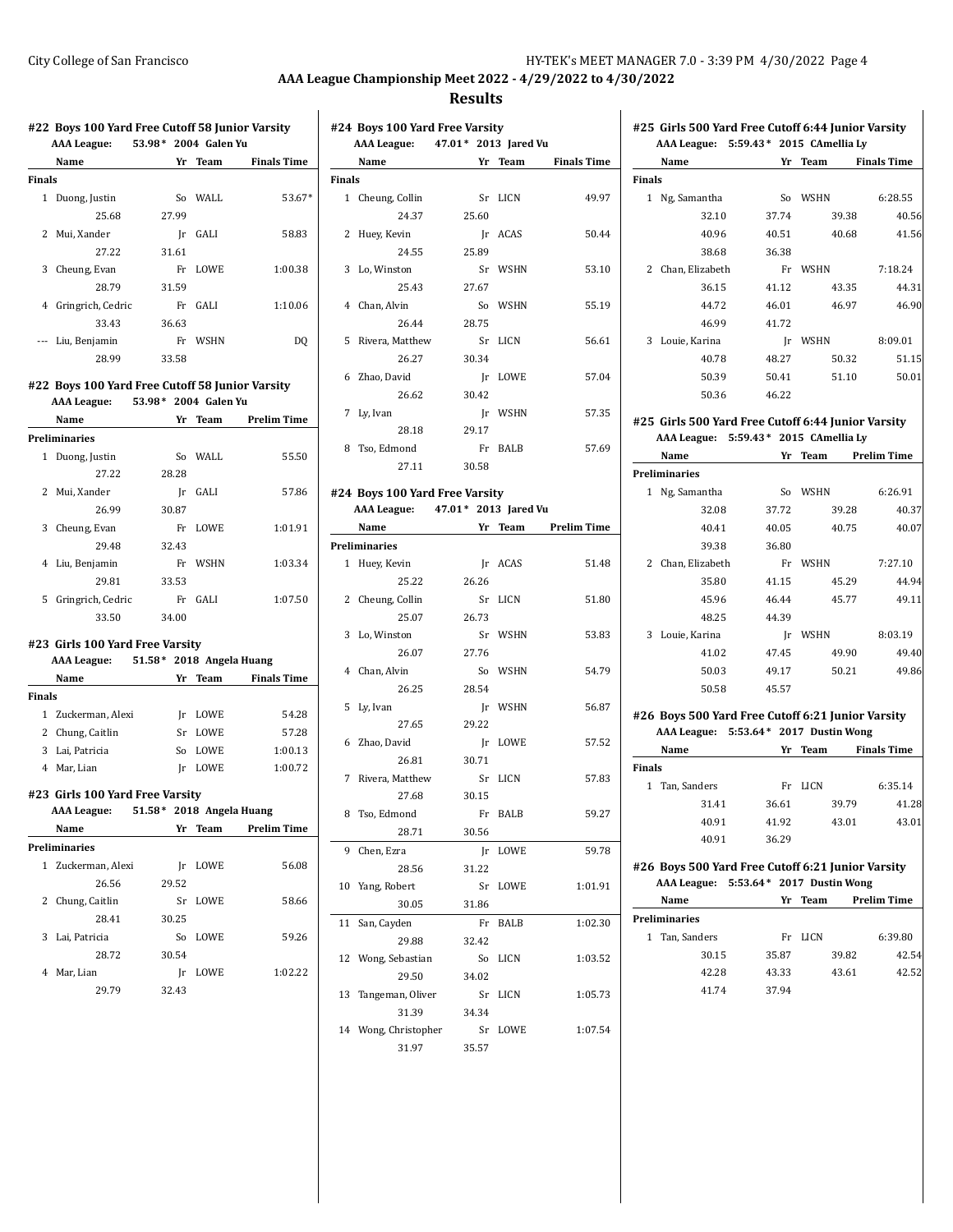#### **Results**

## **#27 Girls 500 Yard Free Varsity AAA League: 5:18.97\* 2002 Jessica Huang Name Yr Team Finals Time Finals** 1 Fields, Clarabelle Jr LOWE 5:45.71 29.73 33.22 34.18 35.15 35.17 35.77 35.76 35.77 35.79 35.17 2 Humphrey, Chaelin So LOWE 6:12.21 33.31 36.74 37.85 37.57 37.92 38.48 38.49 38.73 36.98 36.14 3 Sun, Emily So LICN 6:14.44 32.45 37.49 38.08 38.58 38.49 38.68 38.63 38.00 38.09 35.95 **#27 Girls 500 Yard Free Varsity AAA League: 5:18.97\* 2002 Jessica Huang Name Yr Team Prelim Time Preliminaries** 1 Fields, Clarabelle Jr LOWE 5:48.48 29.42 33.30 34.03 35.33 35.92 35.93 36.24 36.45 36.02 35.84 **Preliminaries**

|   |                   | ----- | ----  | .       |
|---|-------------------|-------|-------|---------|
|   | 36.02             | 35.84 |       |         |
| 2 | Humphrey, Chaelin | So    | LOWE  | 5:55.60 |
|   | 32.29             | 35.52 | 36.46 | 36.40   |
|   | 35.81             | 36.07 | 36.53 | 36.14   |
|   | 35.64             | 34.74 |       |         |
| 3 | Sun, Emily        | So    | LICN  | 6:15.32 |
|   | 32.34             | 37.36 | 37.89 | 38.51   |
|   | 37.86             | 38.60 | 38.93 | 38.27   |
|   | 38.63             | 36.93 |       |         |

#### **#28 Boys 500 Yard Free Varsity AAA League: 4:49.80\* 1984 Tim Hennessey**

|               | $AAA$ League: $4:49.00$ $1904$ Tim Hennessey |       |      |       |                    |
|---------------|----------------------------------------------|-------|------|-------|--------------------|
|               | Name                                         | Yr    | Team |       | <b>Finals Time</b> |
| <b>Finals</b> |                                              |       |      |       |                    |
| $\mathbf{1}$  | Khalfin, Mark                                | Sr    | LICN |       | 5:24.24            |
|               | 27.28                                        | 30.90 |      | 32.37 | 33.28              |
|               | 32.91                                        | 33.18 |      | 33.43 | 33.29              |
|               | 33.92                                        | 33.68 |      |       |                    |
| 2             | Zhang, Ares                                  | Sr    | LOWE |       | 5:37.82            |
|               | 28.61                                        | 30.73 |      | 31.79 | 33.00              |
|               | 33.30                                        | 33.35 |      | 34.54 | 35.47              |
|               | 38.58                                        | 38.45 |      |       |                    |
| 3             | Wang, Yifan                                  | Ir    | LOWE |       | 6:17.20            |
|               | 31.92                                        | 35.91 |      | 37.49 | 38.42              |
|               | 38.87                                        | 39.07 |      | 39.53 | 39.82              |
|               | 39.86                                        | 36.31 |      |       |                    |
|               |                                              |       |      |       |                    |

| #28 Boys 500 Yard Free Varsity |                                          |       |         |                    |  |  |  |
|--------------------------------|------------------------------------------|-------|---------|--------------------|--|--|--|
|                                | AAA League: 4:49.80 * 1984 Tim Hennessey |       |         |                    |  |  |  |
|                                | <b>Name</b>                              |       | Yr Team | <b>Prelim Time</b> |  |  |  |
|                                | <b>Preliminaries</b>                     |       |         |                    |  |  |  |
| 1                              | Khalfin, Mark                            | Sr    | LICN    | 5:34.26            |  |  |  |
|                                | 28.55                                    | 32.44 |         | 32.67<br>34.43     |  |  |  |
|                                | 33.80                                    | 34.67 |         | 35.04<br>34.47     |  |  |  |
|                                | 34.56                                    | 33.63 |         |                    |  |  |  |
| 2                              | Zhang, Ares                              | Sr    | LOWE.   | 5:35.55            |  |  |  |
|                                | 29.16                                    | 32.10 |         | 33.18<br>34.16     |  |  |  |
|                                | 33.67                                    | 34.34 |         | 34.97<br>34.71     |  |  |  |
|                                | 35.24                                    | 34.02 |         |                    |  |  |  |
| 3                              | Wang, Yifan                              | Ir    | LOWE    | 6:11.15            |  |  |  |
|                                | 31.64                                    | 35.03 |         | 36.52<br>37.54     |  |  |  |
|                                | 37.96                                    | 38.41 |         | 39.09<br>38.69     |  |  |  |
|                                | 38.76                                    | 37.51 |         |                    |  |  |  |

#### **#29 Girls 200 Yard Free Relay Varsity AAA League: 1:39.59\* 2019 Lowell**

**C Murphy, M Goldberg, E Wu, A Huang**

|   | Team                |       | Relay               | <b>Finals Time</b> |
|---|---------------------|-------|---------------------|--------------------|
| 1 | LOWE                |       | A                   | 1:45.30            |
|   | Mar, Lian Jr        |       | Chung, Caitlin Sr   |                    |
|   | Doan, Evonne Sr     |       | Zuckerman, Alexi Jr |                    |
|   | 27.21               | 25.73 | 27.48               | 24.88              |
| 2 | LICN                |       | A                   | 1:52.72            |
|   | Lou, Jadelyn Sr     |       | Sun, Emily So       |                    |
|   | Nguyen, Alisen C So |       | Cheung, Asta So     |                    |
|   | 27.70               | 30.04 | 28.58               | 26.40              |
| 3 | WSHN                |       | А                   | 1:57.24            |
|   | Ng, Samantha So     |       | Wu, Yvonne Fr       |                    |
|   | To, Meagan So       |       | Lee, Esther Fr      |                    |
|   | 28.16               | 30.67 | 31.52               | 26.89              |

#### **#30 Boys 200 Yard Free Relay Varsity AAA League: 1:30.10\* 2019 Lowell E Chen, O Sheetz, D Ly, E Tang**

|               | Team               |       | Relay             | <b>Finals Time</b> |
|---------------|--------------------|-------|-------------------|--------------------|
| $\mathbf{1}$  | LOWE               |       | A                 | 1:35.50            |
|               | Zhao, David Jr     |       | Fong, Lucas Sr    |                    |
|               | Zhang, Ares Sr     |       | Sheetz, Owen Sr   |                    |
|               | 25.11              | 23.98 | 24.42             | 21.99              |
| $\mathcal{L}$ | LICN               |       | A                 | 1:35.54            |
|               | Rivera, Matthew Sr |       | Yeh, Allan Fr     |                    |
|               | Khalfin, Mark Sr   |       | Cheung, Collin Sr |                    |
|               | 25.83              | 23.05 | 25.03             | 21.63              |
| 3             | <b>BALB</b>        |       | A                 | 1:39.07            |
|               | Ly, Calvin Jr      |       | San, Darren Sr    |                    |
|               | San, Cayden Fr     |       | Tso, Edmond Fr    |                    |
|               | 24.52              | 24.42 | 25.30             | 24.83              |
| 4             | WSHN               |       | A                 | 1:39.80            |
|               | Lam, Bryan Jr      |       | Chan, Alvin So    |                    |
|               | Luu, Harrick Sr    |       | Ly, Ivan Jr       |                    |
|               | 24.96              | 24.79 | 24.96             | 25.09              |

# **Name Yr Team Finals Time Finals** 1 Michael, Ainsley SR GALI 32.25 2 Olson, Chilali So LOWE 33.73 3 Samranpis, Panyarat Fr LICN 35.46 4 Nieves, Katrina ICAC 43.25 5 Clayson, Elisabeth Sr GALI 43.34 6 Chu, Katelen Fr GALI 44.30 7 Villatoro, Yoseline Fr LOWE 47.10 **#31 Girls 50 Yard Back Cutoff 33 Junior Varsity AAA League: 31.13\* 2015 Amy Eilers Name Yr Team Prelim Time Preliminaries** 1 Michael, Ainsley SR GALI 32.20 2 Olson, Chilali So LOWE 33.63 3 Samranpis, Panyarat Fr LICN 35.90 4 Santos, Aleeya So GALI 42.03 5 Chu, Katelen Fr GALI 44.40 6 Nieves, Katrina ICAC 45.43 7 Clayson, Elisabeth Sr GALI 45.59 8 Villatoro, Yoseline Fr LOWE 46.29 9 Carter, Ruth ICAC 46.60

**#31 Girls 50 Yard Back Cutoff 33 Junior Varsity AAA League: 31.13\* 2015 Amy Eilers**

#### **#32 Boys 50 Yard Back Cutoff 31 Junior Varsity AAA League: 28.33\* 2007 Anthony Li**

|               | Name             | Yг | <b>Team</b> | <b>Finals Time</b> |
|---------------|------------------|----|-------------|--------------------|
| <b>Finals</b> |                  |    |             |                    |
| 1             | Govert, Lani     | Ir | LICN        | 30.56              |
|               | 2 Zhang, Leandro | Ir | LICN        | 31.89              |
| 3             | Wong, Eason      | Sο | LOWE        | 33.89              |
|               | Santos, Lisandro | Fr | GALI        | 39.03              |

#### **#32 Boys 50 Yard Back Cutoff 31 Junior Varsity AAA League: 28.33\* 2007 Anthony Li**

|   | Name               | Yr | <b>Team</b> | <b>Prelim Time</b> |
|---|--------------------|----|-------------|--------------------|
|   | Preliminaries      |    |             |                    |
| 1 | Govert, Lani       | Ir | LICN        | 31.59              |
|   | 2 Wong, Eason      | So | <b>LOWE</b> | 34.37              |
|   | 3 Zhang, Leandro   | Ir | LICN        | 34.98              |
|   | 4 Santos, Lisandro | Fr | <b>GALI</b> | 41.66              |
|   |                    |    |             |                    |

# **#33 Girls 100 Yard Back Varsity**

|               | <b>AAA League:</b> | 57.49* 2019 Crystal Murphy |             |                    |  |
|---------------|--------------------|----------------------------|-------------|--------------------|--|
|               | Name               | Yr                         | Team        | <b>Finals Time</b> |  |
| <b>Finals</b> |                    |                            |             |                    |  |
| 1             | Fields, Clarabelle | Ir                         | LOWE        | 1:04.97            |  |
|               | 31.29              | 33.68                      |             |                    |  |
|               | 2 Lou, Jadelyn     | Sr                         | LICN        | 1:09.73            |  |
|               | 32.92              | 36.81                      |             |                    |  |
| 3             | Louie, Nicole      | Ir                         | <b>WSHN</b> | 1:10.12            |  |
|               | 34.16              | 35.96                      |             |                    |  |
|               |                    |                            |             |                    |  |

4 Nguyen, Alisen C So LICN 1:11.27

35.02 36.25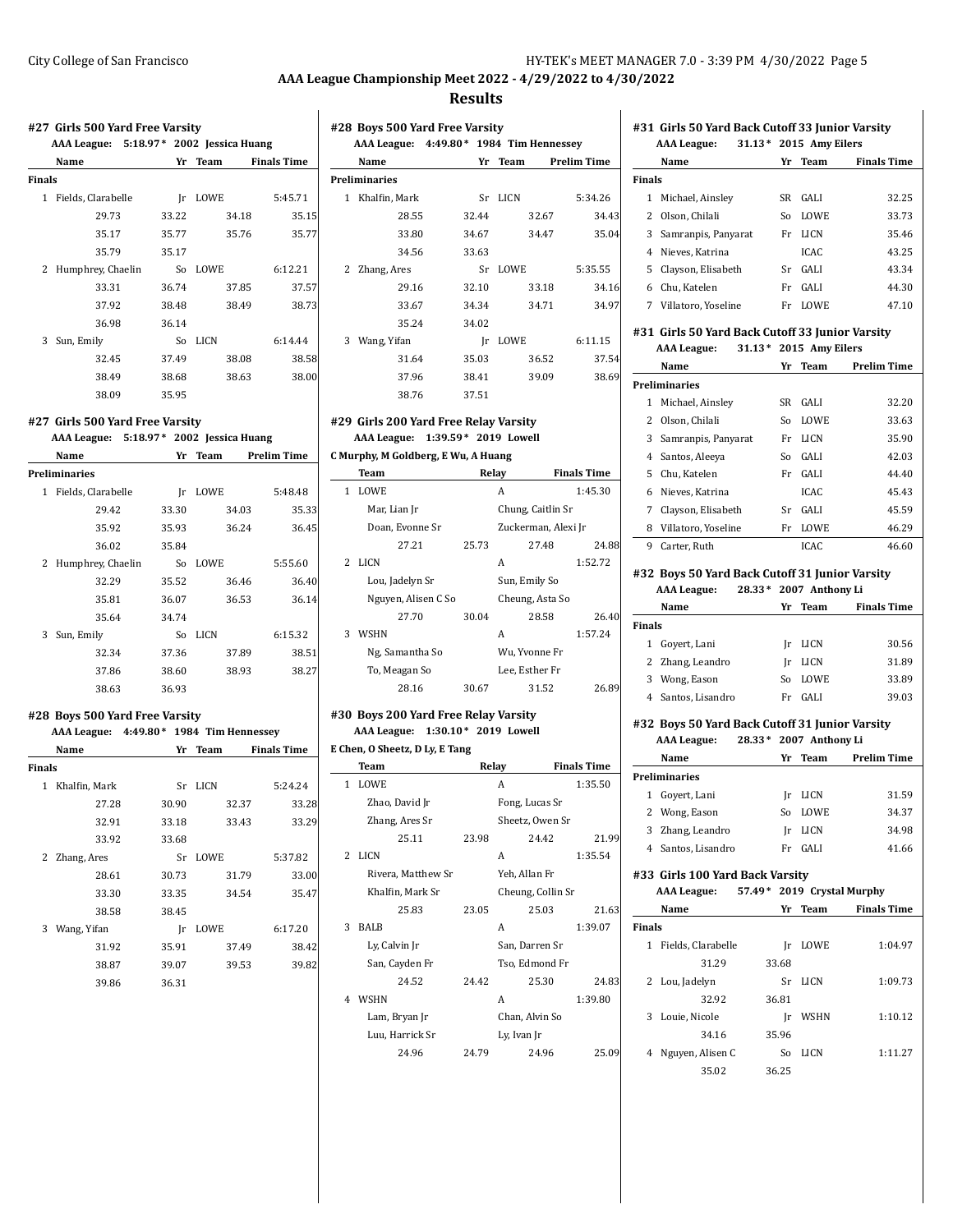3 Ingram, Asha Fr WSHN 42.72

**Results**

| Finals  (#33 Girls 100 Yard Back Varsity) |       |         |
|-------------------------------------------|-------|---------|
| 5 Xie, Kathryn                            |       | Ir LOWE |
| 36.72                                     | 39.77 |         |

 $1:16.49$ 

 $\sim$ 

L,

#### **#33 Girls 100 Yard Back Varsity**

|   | "33 'diriş 100' idi'u baçıx varşıcı    |       |  |             |                    |
|---|----------------------------------------|-------|--|-------------|--------------------|
|   | AAA League: 57.49* 2019 Crystal Murphy |       |  |             |                    |
|   | Name                                   | Yr    |  | Team        | <b>Prelim Time</b> |
|   | Preliminaries                          |       |  |             |                    |
| 1 | Fields, Clarabelle                     | Ir    |  | LOWE        | 1:05.86            |
|   | 31.66                                  | 34.20 |  |             |                    |
| 2 | Lou, Jadelyn                           | Sr    |  | LICN        | 1:08.29            |
|   | 32.77                                  | 35.52 |  |             |                    |
| 3 | Louie, Nicole                          | Ir    |  | <b>WSHN</b> | 1:09.13            |
|   | 33.46                                  | 35.67 |  |             |                    |
| 4 | Nguyen, Alisen C                       | So    |  | <b>LICN</b> | 1:13.20            |
|   | 35.50                                  | 37.70 |  |             |                    |
| 5 | Xie, Kathryn                           | Ir    |  | LOWE        | 1:15.82            |
|   | 36.09                                  | 39.73 |  |             |                    |
|   |                                        |       |  |             |                    |

#### **#34 Boys 100 Yard Back Varsity**

#### **AAA League: 53.58\* 2016 Jordan Vu**

|               | Name           | Yr    | <b>Team</b> | <b>Finals Time</b> |
|---------------|----------------|-------|-------------|--------------------|
| <b>Finals</b> |                |       |             |                    |
| $\mathbf{1}$  | Ly, Calvin     | Ir    | <b>BALB</b> | 57.86              |
|               | 28.61          | 29.25 |             |                    |
| 2             | Fong, Lucas    | Sr    | <b>LOWE</b> | 58.75              |
|               | 28.37          | 30.38 |             |                    |
| 3             | Fong, Jason    | So    | <b>LOWE</b> | 1:02.91            |
|               | 30.49          | 32.42 |             |                    |
| 4             | Zepeda, Joseph | Ir    | <b>WSHN</b> | 1:04.82            |
|               | 31.74          | 33.08 |             |                    |
| 5             | Wong, Benjamin | So    | LOWE        | 1:05.34            |
|               | 31.08          | 34.26 |             |                    |

## **#34 Boys 100 Yard Back Varsity**

| 53.58* 2016 Jordan Vu<br><b>AAA</b> League: |                      |       |             |                    |
|---------------------------------------------|----------------------|-------|-------------|--------------------|
|                                             | Name                 | Yr    | Team        | <b>Prelim Time</b> |
|                                             | <b>Preliminaries</b> |       |             |                    |
|                                             | 1 Ly, Calvin         | Ir    | <b>BALB</b> | 59.11              |
|                                             | 29.06                | 30.05 |             |                    |
| 2                                           | Fong, Lucas          |       | Sr LOWE     | 59.28              |
|                                             | 29.15                | 30.13 |             |                    |
| 3                                           | Fong, Jason          |       | So LOWE     | 1:03.58            |
|                                             | 31.22                | 32.36 |             |                    |
|                                             | 4 Wong, Benjamin     | So    | LOWE        | 1:03.75            |
|                                             | 30.72                | 33.03 |             |                    |
|                                             | 5 Zepeda, Joseph     | Ir    | <b>WSHN</b> | 1:07.14            |
|                                             | 32.63                | 34.51 |             |                    |
|                                             | Almuete, Christian   | Ir    | <b>ACAS</b> | DO                 |
|                                             | 32.55                | 33.80 |             |                    |

# **#35 Girls 50 Yard Breast Cutoff 37 Junior Varsity**

|        | AAA League:     |    | 34.93* 2015 Connie Yuen |                    |
|--------|-----------------|----|-------------------------|--------------------|
|        | Name            | Yг | Team                    | <b>Finals Time</b> |
| Finals |                 |    |                         |                    |
| 1      | Mui, Zorianna   |    | Fr GALI                 | 38.45              |
|        | 2 Tsai, Theresa | Sο | <b>WSHN</b>             | 4147               |

| 4              | Westphal, Aema                                                         | So | LOWE                    | 45.18                |
|----------------|------------------------------------------------------------------------|----|-------------------------|----------------------|
| 5              | Wan, Fiona                                                             | Fr | LICN                    | 46.22                |
| 6              | Yu, Amy                                                                | Fr | <b>WSHN</b>             | 47.16                |
| 7              | Chu. Katelen                                                           | Fr | GALI                    | 51.93                |
| 8              | Ma, Fiona                                                              | So | <b>LOWE</b>             | 1:01.12              |
|                | #35 Girls 50 Yard Breast Cutoff 37 Junior Varsity                      |    |                         |                      |
|                | <b>AAA League:</b>                                                     |    | 34.93* 2015 Connie Yuen |                      |
|                | Name                                                                   | Yr | Team                    | <b>Prelim Time</b>   |
|                | Preliminaries                                                          |    |                         |                      |
| 1              | Mui, Zorianna                                                          | Fr | <b>GALI</b>             | 37.55                |
| 2              | Tsai, Theresa                                                          | So | <b>WSHN</b>             | 41.51                |
| 3              | Ingram, Asha                                                           | Fr | <b>WSHN</b>             | 43.47                |
| $\overline{4}$ | Westphal, Aema                                                         | So | <b>LOWE</b>             | 44.66                |
| 5              | Yu, Amy                                                                | Fr | <b>WSHN</b>             | 46.69                |
| 6              | Wan, Fiona                                                             | Fr | LICN                    | 47.32                |
| 7              | Chu, Katelen                                                           | Fr | GALI                    | 50.34                |
| 8              | Najman, Ema                                                            | Sr | <b>WSHN</b>             | 50.50                |
| 9              | Ma, Fiona                                                              | So | <b>LOWE</b>             | 1:03.28              |
|                | #36 Boys 50 Yard Breast Cutoff 33 Junior Varsity<br><b>AAA League:</b> |    | 31.00* 2017 Andrew Wong |                      |
|                | Mama <sub>n</sub>                                                      |    |                         | Vy Toom - Einele Tiv |

|               | Name              | Yr | <b>Team</b> | <b>Finals Time</b> |
|---------------|-------------------|----|-------------|--------------------|
| <b>Finals</b> |                   |    |             |                    |
| 1             | Tan. Sanders      | Fr | LICN        | 32.62              |
| 2             | Cheung, Evan      | Fr | <b>LOWE</b> | 33.09              |
| 3             | Luu, Derrick      | Ir | WSHN        | 33.25              |
|               | 4 Zhu, Junnuo     | Ir | LICN        | 34.59              |
| 5             | Kim, Ryan         | Sr | <b>WSHN</b> | 35.04              |
| 6             | Lee. Aaron T      | Ir | LICN        | 38.69              |
| 7             | Gringrich, Cedric | Fr | GALI        | 39.64              |
| 8             | Afenzal, Ahmed    | Ir | LOWE        | 39.88              |

#### **#36 Boys 50 Yard Breast Cutoff 33 Junior Varsity AAA League: 31.00\* 2017 Andrew Wong**

|   | Name              | Yr | Team        | <b>Prelim Time</b> |
|---|-------------------|----|-------------|--------------------|
|   | Preliminaries     |    |             |                    |
| 1 | Luu. Derrick      | Ir | WSHN        | 32.96              |
|   | 2 Tan, Sanders    | Fr | LICN        | 32.97              |
| 3 | Cheung, Evan      | Fr | <b>LOWE</b> | 33.81              |
| 4 | Kim, Ryan         | Sr | <b>WSHN</b> | 35.02              |
|   | 5 Zhu, Junnuo     | Ir | LICN        | 35.08              |
| 6 | Lee, Aaron T      | Ir | LICN        | 38.00              |
| 7 | Gringrich, Cedric | Fr | <b>GALI</b> | 39.25              |
| 8 | Afenzal, Ahmed    | Ir | <b>LOWE</b> | 40.99              |
| 9 | Tran. Binh        | So | <b>WSHN</b> | 48.71              |

#### **#37 Girls 100 Yard Breast Varsity AAA League: 1:05.16\* 2017 Angela Huang**

|               | Name           | Yг    | Team | <b>Finals Time</b> |
|---------------|----------------|-------|------|--------------------|
| <b>Finals</b> |                |       |      |                    |
|               | 1 Cheung, Asta | So    | LICN | 1:11.94            |
|               | 34.90          | 37.04 |      |                    |
| 2             | Mar, Lian      | Ir    | LOWE | 1:17.25            |
|               | 36.28          | 40.97 |      |                    |

| 3 | Nguyen, Alisen C | So    | LICN        | 1:17.41 |
|---|------------------|-------|-------------|---------|
|   | 36.21            | 41.20 |             |         |
| 4 | Tan. Rebecca     | Sr    | <b>BALB</b> | 1:19.38 |
|   | 37.81            | 41.57 |             |         |
|   | 5 Lee, Esther    | Fr    | <b>WSHN</b> | 1:21.60 |
|   | 38.34            | 43.26 |             |         |
| 6 | Xie, Kathryn     | Ir    | LOWE        | 1:25.72 |
|   | 40.52            | 45.20 |             |         |
| 7 | Fabre, Nelly     | Sr    | <b>LOWE</b> | 1:28.27 |
|   | 41.56            | 46.71 |             |         |

#### **#37 Girls 100 Yard Breast Varsity AAA League: 1:05.16\* 2017 Angela Huang**

| $AAA$ League: $1.03.10 - 2017$ Aligera Hualig |  |  |  |
|-----------------------------------------------|--|--|--|
|                                               |  |  |  |

|    | Name                 | Yr    | <b>Team</b> | <b>Prelim Time</b> |
|----|----------------------|-------|-------------|--------------------|
|    | <b>Preliminaries</b> |       |             |                    |
| 1  | Cheung, Asta         | So    | <b>LICN</b> | 1:11.12            |
|    | 34.22                | 36.90 |             |                    |
| 2  | Mar, Lian            | Ir    | LOWE        | 1:18.13            |
|    | 36.69                | 41.44 |             |                    |
| 3  | Nguyen, Alisen C     | So    | LICN        | 1:19.38            |
|    | 37.32                | 42.06 |             |                    |
|    | 4 Tan, Rebecca       | Sr    | <b>BALB</b> | 1:20.86            |
|    | 37.40                | 43.46 |             |                    |
| 5. | Lee, Esther          | Fr    | WSHN        | 1:21.86            |
|    | 38.96                | 42.90 |             |                    |
| 6. | Xie, Kathryn         | Ir    | LOWE        | 1:25.17            |
|    | 40.29                | 44.88 |             |                    |
| 7  | Fabre, Nelly         | Sr    | LOWE        | 1:27.91            |
|    | 41.58                | 46.33 |             |                    |
|    | To, Meagan           | So    | <b>WSHN</b> | DO                 |
|    | 36.95                | 42.04 |             |                    |

#### **#38 Boys 100 Yard Breast Varsity**

# **AAA League: 58.90\* 1992 Lin Wang**

|              | Name              | Yr    | Team        | <b>Finals Time</b> |
|--------------|-------------------|-------|-------------|--------------------|
| Finals       |                   |       |             |                    |
| $\mathbf{1}$ | Yeh, Allan        | Fr    | <b>LICN</b> | 1:04.56            |
|              | 29.86             | 34.70 |             |                    |
|              | 2 Wu, Dylan       | So    | <b>LOWE</b> | 1:07.35            |
|              | 31.97             | 35.38 |             |                    |
| 3            | Luu, Harrick      | Sr    | <b>WSHN</b> | 1:08.64            |
|              | 31.67             | 36.97 |             |                    |
| 4            | San, Darren       | Sr    | <b>BALB</b> | 1:10.74            |
|              | 33.11             | 37.63 |             |                    |
| 5            | Wong, Christopher | Sr    | <b>LOWE</b> | 1:17.28            |
|              | 35.58             | 41.70 |             |                    |
|              |                   |       |             |                    |

#### **#38 Boys 100 Yard Breast Varsity AAA League: 58.90\* 1992 Lin Wang**

| mus neague. |                      | JU.JU<br>$1774$ and wave |             |                    |
|-------------|----------------------|--------------------------|-------------|--------------------|
|             | Name                 | Yr                       | Team        | <b>Prelim Time</b> |
|             | <b>Preliminaries</b> |                          |             |                    |
|             | 1 Yeh, Allan         | Fr                       | LICN        | 1:05.28            |
|             | 30.25                | 35.03                    |             |                    |
|             | 2 Wu, Dylan          | So                       | <b>LOWE</b> | 1:09.73            |
|             | 32.74                | 36.99                    |             |                    |
| 3           | San, Darren          | Sr                       | <b>BALB</b> | 1:13.06            |
|             | 32.63                | 40.43                    |             |                    |